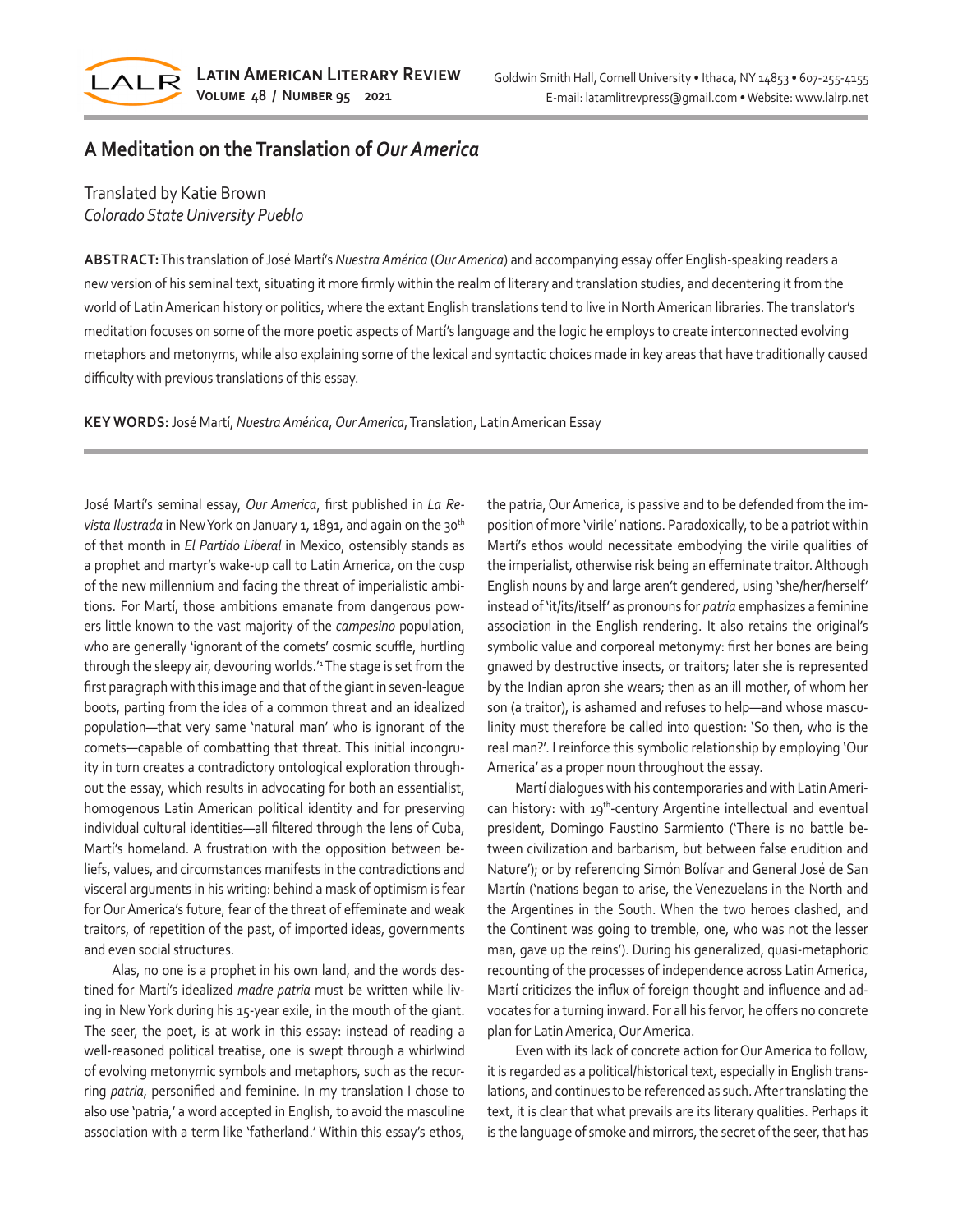given the text its enduring popularity. The tendency to speak in axiomatic metaphors and aphorisms results in phrases that truly vacillate between wisdom and vacuity: 'Resolving a problem after knowing its elements is easier than resolving it without knowing them… To know is to resolve.' Then the real seeds finally sown by this Grand Cemí are in fact those phrases of the prophet that can be imbued with myriad meanings, according to the dictates, or dictators, of the epoch. Imagery that implies but doesn't name explicitly—like *gusanos* and 'destructive insects' for traitors—offers later generations a rhetoric that can be recycled and repurposed: under the Cuban Revolution the specific enemies of Castro and the Revolution may be ever-evolving but can always be classified as *gusanos*. And one can't help but connect the *venas abiertas* ('open veins') described by Eduardo Galeano, a catchphrase that would affect generations of subsequent political thought and action in Latin America, to Martí's mention of *las venas que nos dejaron picadas nuestros dueños* ('the veins that our masters left open'), interpreted as the doomed cultural, political and economic inheritance of Latin America.

For all its political deficiencies, the text holds great literary value as a testament to the beauty of Martí's hand, and to his faith in the power of ideas and reason as the mightiest weapons in the birthing of a new nation. It is an example of lingering Romanticism and emerging *modernista* aesthetics in Martí's writing. A few quasisurrealist images sprout up, precursory to the *Vanguardia* movement, such as the octopus from whose arms the young generation is springing forth in (false) hope, or the assertion that Latin Americans can no longer be 'a people made of leaves, living in the air, our crown loaded with flowers.' He also sets the stage for *Macondismo* (see J.J. Brunner, Emil Volek), an essentialist attitude that points toward the inherent 'uniqueness' of Latin America as a stumbling block to its modernization or integration into the modern world, which will pervade Latin American political thought and literary and cultural production, particularly in the latter half of the twentieth century. As Martí proclaims: 'Let the world graft itself onto our republics; but the trunk must be our own.' It seems almost a conciliatory gesture toward the rest of the world on his behalf, but at its core, is an anti-assimilationist argument. Applied to literature—certainly Martí would agree, integral to the cultural identity of Latin America—that phrase could be emblematic of the *modernista* aesthetics to which he helped give early formation, as later, when he demands that going forth poetry cut its Zorrilla-esque mane in a rupture with Romanticism, and that prose now be 'sparkling and sifted…loaded with ideas.'

Although the poet is at work in the crafting and stylistics of the essay, the mask being shown is perhaps his favorite: the prophetpolitico mask, looking to project a voice of certainty through aphorisms and axiomatic commandments, implying no room for error or doubts. Martí's passion comes through in a frenzied manner and sometimes leads him to contradict himself: at one point he speaks of the stagnant aboriginal race; at the end of the essay declares that there can't be hate among races because races don't exist and are a construct of elitist intellectuals ('bookshelf races'), of false erudition. Martí is most impassioned in his loathing of those who don't support the cause for political and cultural independence, who are generally referred to throughout the essay with disparaging, homophobic epithets. Translators to English have had particular difficulty with the translation of the word *sietemesinos* (literally, those born prematurely, at seven months). Emil Volek addresses the problem and analyzes various attempts to translate the term into English, asserting that Martí equated its use in Spain to the use of *gratin* in France for the upper crust, decadent Parisian youth of the epoch ("*Nuestra América*" 2011). These *sietemesinos* are not only weaklings, and in Martí's macho ethos, effeminate and therefore traitors (Volek, "*Nuestra América*" 2011), but there is also an emphasis on farce and pretension versus authenticity, an idea that will appear in other metonymic symbols throughout the essay: the book and the cassock/Church, the artificial lettered man and false erudition, and the Greece that is or is not ours. Authenticity is virility. Or vice versa. Mimicry is passive, feminine, and weak. These weak arms appear as arms of Paris or Madrid that contribute nothing to the tree of Our America. In fact, they can't even reach its branches. Later, they get sent to the Prado park and to Café Tortoni's, but they are ridiculous posers (i.e. not authentic).

In Martí's paragraph about those weak arms and inauthentic posers, I originally wanted to use 'dandy' for *sietemesino* due to its similar implication of posing, but that proved inadequate, and didn't allow for the way Martí employs this imagery in a chain of causality from weakling to traitor to effeminate poser. So, they are introduced first as premature-born weaklings in my translation, which maintains the insinuation of a weak constitution and adds the possible connotation of a person unready for their times—in this case, to fight for Cuban independence and Latin American autonomy. Then, when they go to the Prado park in my translation, they go passing as coxcombs, an epoch-appropriate synonym for dandy and also a type of flower, which creates a double entendre accessible to the English-speaking reader. In Paris, the Café Tortoni, popular at the time, becomes a destination for those who are posing in high hats, which makes them appear as sipping straws, an object, in itself, of almost inconsequential value. Volek discusses Martí's proximity to Mexican and Puerto Rican Spanish, in which a *sorbete* can mean a type of high hat or a sipping straw, respectively. The translation, although it doesn't retain the same literal wordplay as the original, manages to transmit a new wordplay and a laughable image, as utilized by Martí for the very people who incited a most visceral reaction in his writing.

The barrage of symbols and metaphors are encased in a confusing and tangled syntax—often relying on devices like hyperbaton, asyndeton, and polysyndeton, apart from other poetic rhetoric—, suffering its own identity crisis between a Baroque inheritance, Romantic sensibilities and *modernista* aesthetics. The syntactical difficulties are perhaps the most challenging aspect for the translator. Occasionally it seems impossible to decipher his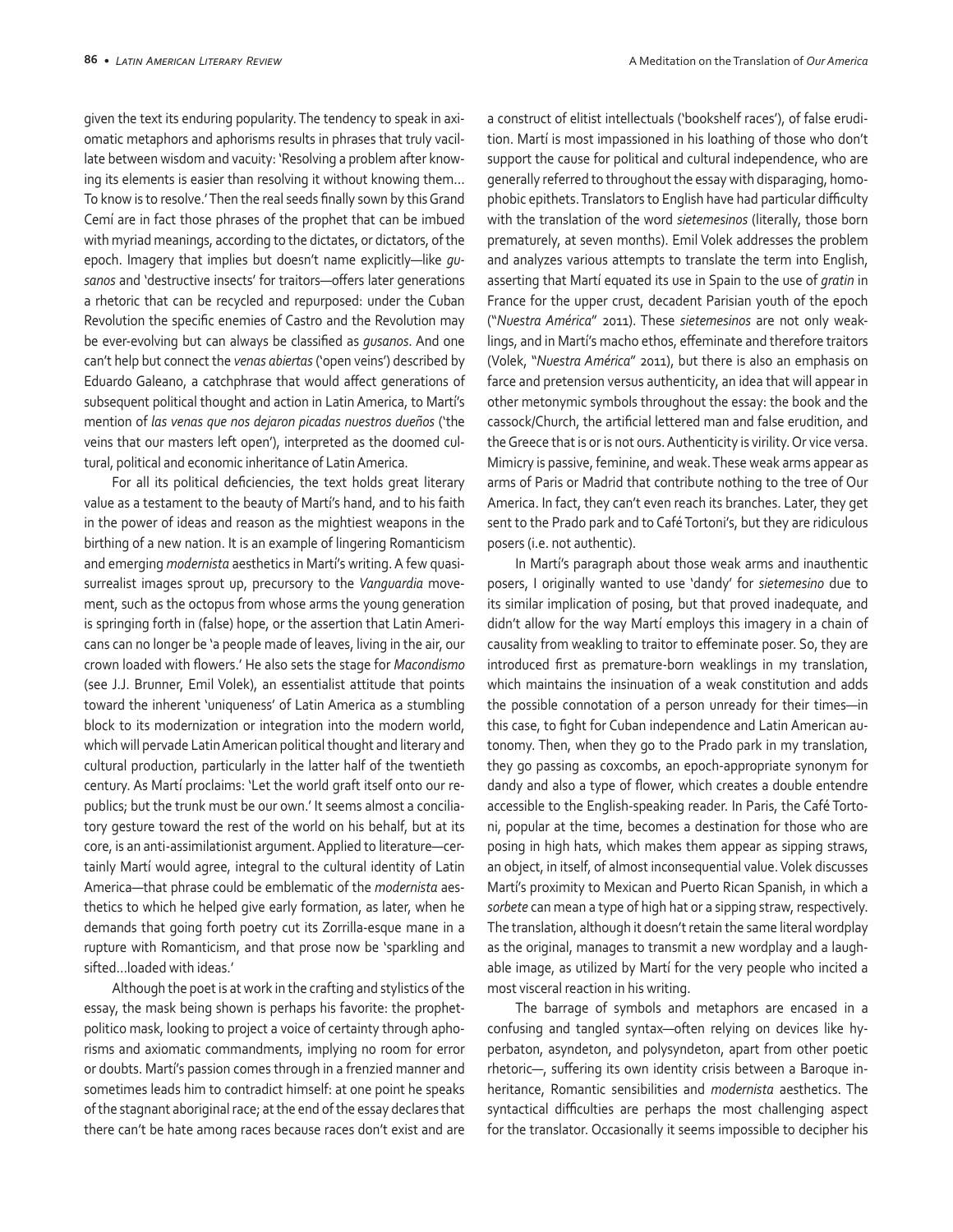code. I often had to resort to dissecting and diagraming sentences to clearly understand the correlations Martí wished to establish. And even then, sometimes, it felt futile, just beyond grasp, a tangle of prepositions and subordinate clauses with no clear antecedent, or metaphors that tended toward the quasi-surrealist and whose referent remained obscure.

I had to consider these syntactic factors, also keeping in mind that this text is rarely going to be heard anymore, but mostly read silently to oneself. As I worked on this translation, I first divided the essay by sentence, placing each one as a new line of text. The effect was an intensification of the poetic nature of the text, an emphasis on its reliance on axiomatic and aphoristic language, but also a heightening of the tangled syntax. In two instances, one sentence displayed as a single paragraph that spilled onto the next page. These sentences were structured by Martí as a series of causes listed in each independent clause, culminating in one subsequent effect; for example, all of the factors leading up to the assertion that 'America began to suffer, and still suffers.' I eventually settled on cutting out the 'as' or 'due to' initiating each clause/cause, and wrote them as a series of separate sentences that would paint the process undertaken in post-Independence American republics, such as the centralization of power and people in the cities/capitals and the importation of faulty knowledge through 'bibliogenic redeemers'—a neologism in Spanish, and so in its English rendering as well. Each enumeration of crimes against Our America now culminates in the final sentence of the paragraph, maintaining the cause-effect relationship established by Martí, while making the prose 'sparkling and sifted' for English-speaking readers.

As I recomposed the essay back into paragraphs, I divided the prose into more paragraphs—longer ones were broken up in places where a new, but still related, idea was presented. I intended to create divisions that not only made logical sense in English but also maintained the same cohesion and transitions between ideas as the original. My other guides were the often concise and always impactful axioms (whether wise or vacuous in their content), which tended to get lost amongst longer, more rambling explorations of thought. Sometimes, a series of axioms were inserted as a part of a larger theorem, truth in the Martí cosmos:

'The government must be born of the country. The spirit of the government must be that of the country. The form of government must comply with the natural constitution of the country. Government is nothing more than equilibrium of the natural elements of the country.'

In the original, this sentiment, which has a certain cadence building up toward a climax, was the closing of a paragraph, in which it was actually a new idea. I moved the last sentence to become the opener of the following paragraph to highlight the correlation of the natural process of achieving equilibrium with the natural man vanquishing the imported book, the idea that immediately follows

in Martí's essay. Aside from this type of structural cleanup, the order in which Martí espouses his vision for Our America is unchanged.

The original essay was in some ways a concretization of Martí's previously written 'Madre América' ('Mother America'), and was destined to be read aloud, written by the hand of a man who was also skilled at orating. Confronted with a text such as this—tangled syntax, complex constructions of causality and metaphor-heavy projections of Our America's past and future—an audience would be left with sound bites, floating imagery, and most importantly, raw emotion, to fan the patriotic flames in their hearts and 'thaw out the frozen America!' That is the true literary beauty and complexity of this text: Martí's ability to create an ambiguous text that accepts a superficial reading or listening and constant historical reinterpretation of its referents, while also being a masterful blending of poetics and politics, metaphors and symbolic histories, passion and reason, which resists a simple arrival at deeper meaning. Martí's own hymn has echoed through more than a century of human thought and politics, still seated proudly on the back of the condor, just out of reach of even the strongest arm.

<sup>1</sup> All English quotations of Martí are from my translation.

#### **REFERENCES**

- Brown, Katherine. *Traduttori Traditori: The Tasks of the Creative 'Traitor' and the Problematic of Translation (Sor Juan Inés de la Cruz, José Martí, and Octavio Paz)*. 2016. Arizona State U, PhD Dissertation.
- Brunner, José Joaquín. "Tradicionalismo y modernidad en la cultura latinoamericana." *Escritos Revista del Centro de Ciencias del Lenguaje. La posmodernidad en la periferia: América Latina responde (Un enfoque cultural interdisciplinario*), no. 13-14, ene.-dic,. 1996, pp.301-33.
- Echevarría, Roberto González. Introduction to *José Martí: Selected Writings.* Edited and translated by Esther Allen, Penguin Books, 2002.
- Krauze, Enrique. *Redentores: Ideas y poder en América Latina*,Vintage Español, 2011.
- Martí, José. *The America of José Martí: Selected Writings.* Translated by Juan de Onís, Noonday, 1953.
- Martí, José. *Our America by José Martí: Writings on Latin America and the Struggle for Cuban Independence*. Edited by Philip S. Foner, Translated by Elinor Randall, Monthly Review Press, 1977.
- Martí, José. *José Martí: Selected Writings.* Edited and translated by Esther Allen, Penguin Books, 2002.
- Martí, José. *José Martí Reader: Writings on the Americas.* Edited by Deborah Shnookal and Mirta Muñiz, Ocean Press, 2007.
- Vitier, Cintio. "*Nuestra América*, texto cenital de José Martí." *José Martí a cien años de Nuestra América*, Coordinated by Jesús Serna Moreno and Ma. Teresa Bosque Lastra, UNAM, 1993.
- Volek, Emil. "José Martí, Nuestra (Macondo) América." *Caribe* 9.1, 2006, pp.19–40.
- Volek, Emil. "*Nuestra América* / Our America at the Crossroads: Splendors of Prophecy, Misery and History, and Other Mishaps of the Patriotic Utopia (Notes on the Bicentennial Recourse of the Method and on Martí's Blueprint for Macondo)." *Hispanic Literatures and the Question of a Liberal Education*, Edited by Luis Martín-Estudillo and Nicholas Spadaccini. *Hispanic Issues Online*, no. 8, 2011, pp.127–51.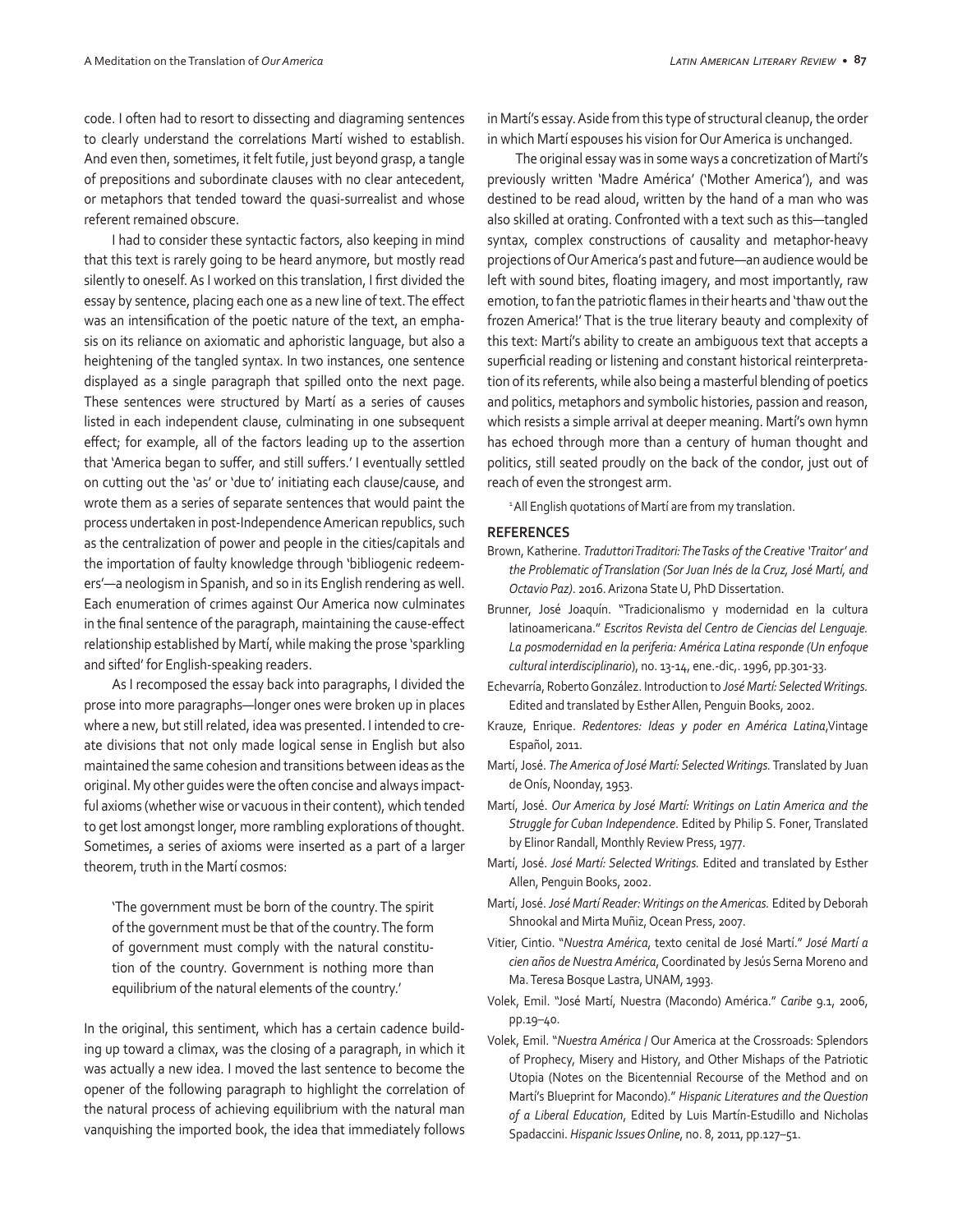## **Our America<sup>1</sup>**

The smug villager believes that his village is the whole world, and as long as he can become mayor, or the rival who stole his bride gets humiliated, or his piggy bank fills up, he assumes the universe to be in good order, ignorant of the giants in seven-league boots that could crush him, ignorant of the comets' cosmic scuffle, hurtling through the sleepy air, devouring worlds. What remains of the village in America must wake up. These are not times for sleeping in nightcaps, but with arms for pillows, like the elegiac heroes of Juan de Castellanos:<sup>2</sup> arms of reason, which defeat all others. A trench made of ideas is worth more than a trench made of stones.

No prow can slice through an aurora of ideas. An energetic idea, fluttering at the right time before the world like the mystical flag of Judgment Day, can detain a fleet of warships. The peoples of the continent who don't know one another should get acquainted, and quickly, as those who are going to come together in arms. Those who threaten one another with fists, like jealous brothers who desire the same land, or like one who lives in a smaller house and envies the brother who lives better, need to bring their two hands together as one. Those who, under the safeguard of a criminal tradition, amputated the lands of a defeated brother already punished far beyond his offenses, with a sword stained in blood from their own veins, must return their brother's lands if they do not wish to be called thieves. The honorable man does not call in debts of honor with money, at so much per wallop. We can no longer be a people made of leaves, living in the air, our crown loaded with flowers, crackling or humming with caresses from the capricious sunlight, or beating and thrashing from the storms: the trees must stand in line, so the giant in seven-league boots cannot pass! Now is the hour of reckoning, the time to march united, shoulder-to-shoulder, like the silver coursing through the veins of the Andes.

Only those born prematurely are lacking courage. Those who don't have faith in their land are premature-born weaklings. Because they are lacking courage, they deny it to other people. Their puny arms fall short of reaching the tree—their arms with bracelets and painted nails, arms of Paris or Madrid—, yet they say the branches are out of grasp. We must load our ships with these destructive insects gnawing at the bones of the very patria that nourishes them. If they are Parisians or from Madrid, let them stroll through the Prado passing as coxcombs, or go to Café Tortoni's in high hats, posing as sipping straws. These carpenter's sons, ashamed of their carpenter fathers! These sons of America, ashamed because they were raised behind the Indian apron of their mother, and then they reject that ailing mother, the scoundrels, abandoning her on her sickbed.

So then, who is the real man? The one who stays with his mother, to cure her illness, or the one who puts her to work out of sight, and lives from her sustenance on the corrupted lands, with a worm for a tie, cursing the breast that nursed him, displaying the sign of the traitor on the back of his paper coat and tails? These sons of Our America, who must save herself along with her Indians, and

is moving from worse to better, these deserters that ask for a rifle in the armies of North America, which drowns its Indians in blood, and goes from better to worse! These dandies, who are supposed to be men, and don't want to do the work of men! Well, the Washington that made this land, did he go live with the English in the years he saw them threatening his own country? These effete *incroyables* of honor drag that honor across foreign soil, just as their namesakes during the French Revolution, dancing and putting on airs, affected their speech.

In what other patria could a man have more pride than in our suffering American republics, which rose up amongst masses of silent Indians, to the sound of the struggle between the book and the cassock, upon the bloody arms of a hundred apostles? From such disparate factors, never, in less historic time, have such advanced and solid nations been forged. The arrogant man believes the land was made to serve as his pedestal, because he has an easy way with the pen or a colorful tongue, and accuses his native republic of being impotent and irredeemable because the pristine jungles don't provide him with the means to travel the world like a famous pasha, guiding Persian mares and spilling champagne. The impotency is not in the nascent country, seeking suitable forms and utilitarian greatness, but in those who want to govern original nations, of a unique and violent composition, with laws inherited from four centuries of their free practice in the United States, from nineteen centuries under monarchic rule in France. A decree from Hamilton does not halt the charge of the plainsman's colt. A phrase from Sieyés<sup>3</sup> does not move the stagnant blood of the Indian race. In order to be able to govern well, one must attend to things as they are; the good leader in America is not he who knows how the French or the German govern themselves, but he who knows with which elements his country is made, and how to harness them in order to arrive, through methods and institutions born of the country itself, to that desired state where all men achieve self-fulfillment and exercise their rights, and everyone enjoys the bounty provided by Nature in the lands they enrich with their labor and defend with their lives. The government must be born of the country. The spirit of the government must be that of the country. The form of government must comply with the natural constitution of the country.

Government is nothing more than equilibrium of the natural elements of the country. Because of that, in America the natural man has vanquished the imported book. The natural man has defeated the artificial, learned man. The autochthonous Mestizo has defeated the exotic Creole. There is no battle between civilization and barbarism, but between false erudition and Nature. The natural man is good and obedient and prizes superior intelligence in others, as long as that superior intelligence doesn't use his humility against him, or offend him by finding him dispensable, which is something the natural man doesn't easily forgive; he is disposed to use force to recover the respect of those who injure his sensitivities or are preju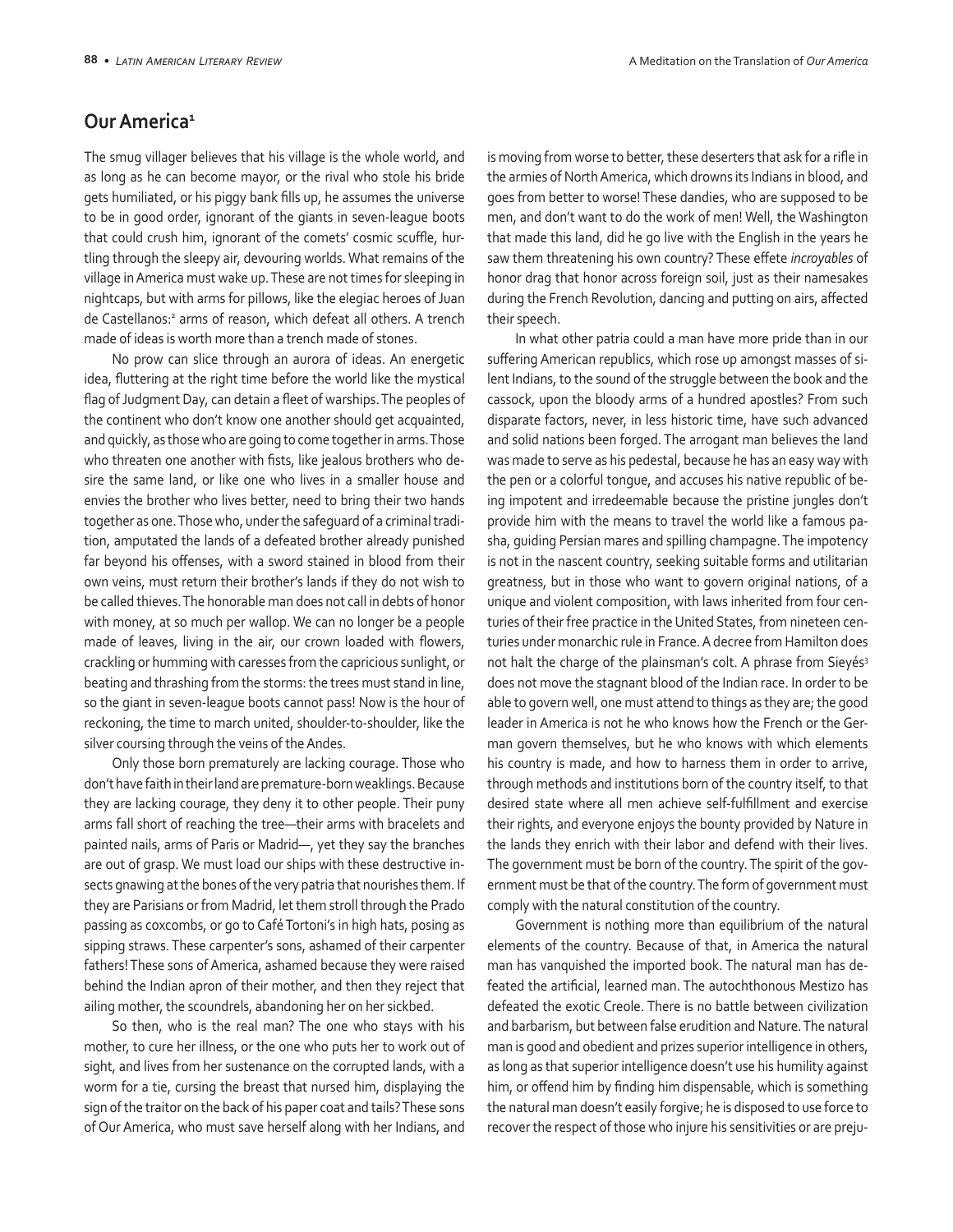dicial to his interests. The tyrants of America have come into power by conforming to its disdained natural elements, and have fallen as soon as they betrayed them. Through those tyrannies, the republics have purged their inability to grasp the true elements of their country, to derive from them a form of government, and to govern with them. Leader, in a new nation, means creator.

In nations composed of both cultured and uncultured elements, where the cultured don't learn the art of governance, the uncultured will govern by their habit of bullying and resolving problems with their fists. The uncultured masses are lazy, and feeble in questions of intelligence, and they want to be governed well; but if the government hurts them, they will rebel and govern themselves. If there is no university in America that teaches the rudiments of the art of governance, that is, the analysis of the singular elements of the peoples of America, how are leaders supposed to emerge from those universities? As it stands, the young enter the world looking through Yankee or French spectacles and aspire to lead a nation they don't know. In political careers, entry should be denied to those who are unfamiliar with the rudiments of politics. Competition prizes should not go to the best ode, but to the best study of the factors of the country in which one lives. In the newspapers, in professorships, in the academy, the real factors of the country should be investigated. Knowing them without bandages or embellishments is enough; because he who puts aside part of the truth, voluntarily or from forgetfulness, will fail in the long run from that missing truth, which grows in its negligence, and topples that which is raised without it as a base. Resolving a problem after knowing its elements is easier than resolving it without knowing them. Here comes the natural man, indignant and strong, demolishing the justice accumulated through books because it is not administered in accordance with the clear necessities of the country.

To know is to resolve. Knowing the country, and governing it in accordance with that knowledge, is the only way to liberate it from tyrannies. The European university must cede to the American one. American history, the history of the Incas, should be learnt by heart, even if that means the archons of Greece will not be taught. Our Greece takes priority over the Greece that is not ours. It is more necessary to us. National politicians need to replace exotic ones. Let the world graft itself onto our republics; but the trunk must be our own. And the defeated pedant can be silent; there is no other patria in which a man can have more pride than in our suffering American republics.

With our steps guided by the rosary, with a white face and a bronzed body, Indians and Creoles, we came, undaunted, into the world of nations. Under the banner of the Virgin we went out to meet the conquest for liberty. A priest, a handful of lieutenants and a woman raise up the Republic in Mexico, on the shoulders of Indians.4 A Spanish cleric, under the cover of his priestly cope, instructs some magnificent young students in the French concept of liberty, who put the general of Spain as the leader of Central America against Spain.5 Dressed in monarchic habits, and with the sun on their chest, nations began to arise, the Venezuelans in the North and the Argentines in the South. When the two heroes clashed, and the Continent was going to tremble, one, who was not the lesser man, gave up the reins.<sup>6</sup>

Since heroism during peacetime is less common because it is less glorious than during wartime, it is easier for a man to die with honor than to think with order. Governing when sentiments are unanimous and exalted is more feasible than leading diverse, arrogant, exotic, or ambitious thinking after wartime. The powers invested in the epic assault undermined, with the cunning of the feline species and the weight of reality, the building that had raised—in the coarse and singular regions of our Mestizo America, in the nations where bare legs clash with tailcoats from Paris—the flag of a people nourished by vital juices governing in the continual practice of liberty and reason. The hierarchical constitution of the colonies resisted the democratic organization of the republic, or the bow-tied capitals left their country boots and horseshoes in the vestibule, or the bibliogenic redeemers didn't understand that the revolution that triumphed with the soul of the land upon the voice of its savior, must be governed by soul of the land, not against her nor without her. America began to suffer, and still suffers, from the fatigue of accommodation between the discordant and hostile elements that it inherited from a malicious, despotic colonizer, and the imported ideas and patterns that have been retarding, due to their lack of correspondence to local reality, the logical form of government.

The Continent, disjointed for three centuries because of governance that negated man's right to exercise reason, overlooking or unheeding the ignorant masses that had helped it to redeem itself, entered into a government based on reason, of everybody for the common good, and not one man's university-learned reason over the homegrown reasoning of others. The problem of independence wasn't the change in forms, but the change in spirit. With the oppressed there needed to be made a common cause, to establish a system opposite to the interests and habits of command of the oppressors. The tiger, frightened from the firefight, returns at night to the place of his prey. He dies with flames shooting from his eyes and with his claws in the air. He can't be heard approaching; he draws nearer with his paws of velvet. When the prey awakes, the tiger is upon it. The Colony continued living on in the Republic; and Our America is saving herself from her grand errors—the arrogance of the capital cities, the blind triumph of the scorned countrymen, the excessive importation of extraneous ideas and formulas, the iniquitous and imprudent disdain of the aboriginal race—by way of the superior virtue, fertilized with necessary bloodshed, of the Republic that combats the Colony. The tiger waits, lurking behind every tree, crouched in every corner. He will die, with his claws in the air and flames shooting from his eyes.

But, 'these countries will save themselves,' announced the Argentine Rivadavia,7 whose only sin was being a refined man in rough times; a machete isn't housed in a silken sheathe, nor can a country that was won with the sword leave it behind, because it becomes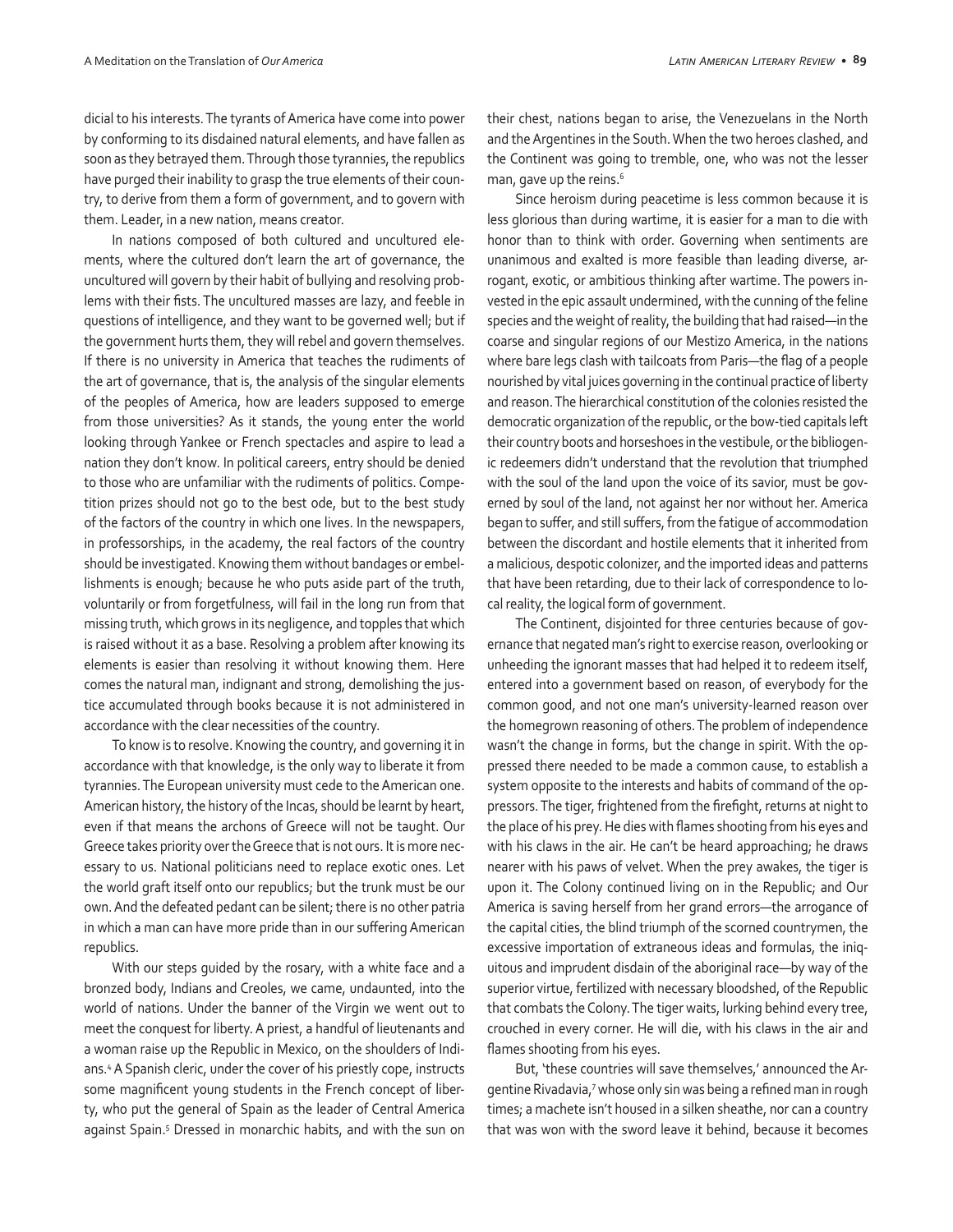angered, and stands in the door of Iturbide's Congress<sup>8</sup> demanding that 'they make the fair-haired guy emperor.' These countries will be saved because—due to the moderate temperament that appears to reign, due to the serene harmony of Nature within the continent of light, and due to the flow of critical thought in Europe succeeding the utopic experimentation and Fourier's imagined phalanstery that saturated the previous generation—in America, in these real times, the real man is emerging.

We were a vision, with an athlete's chest, the hands of a dandy, and the forehead of a child. We were a mask, with European stockings, a Parisian vest, an American short coat and the cap of a Spanish bullfighter. The silent Indian hovered around us and went to the mountain, high up to the top of the mountain, to baptize his children. The Negro, under scornful vigil, sang the music of his heart throughout the night, alone and unknown, among the waves and the beasts. The countryman, the creator, blind with indignation, revolted against the disdainful city, against his own creation.

We were epaulets and togas, in countries that came to the world with rope sandals on their feet and headdresses on their heads. The genius would have been in uniting, with the founders' boldness and charity of heart, the headdress and the toga; in stirring the stagnant Indian; in making space for the able Negro; in bestowing liberty upon the bodies that rose up and fought for her. We were left with the judge, and the general, and the scholar, and the prebendary. The angelic youth, as if rising from the arms of an octopus, threw their heads to the heavens, only to let them fall in sterile grace, crowned with clouds. The native people, driven by instinct, blind with triumph, crushed the golden staffs that ruled them. Neither European nor Yankee books provided the clues needed to crack the Hispano-American enigma. Hatred was tried out, and the countries worsened each year. Tired of useless hatred, of the resistance of the book to the sword, of reason against the cassock, of the city against the countryside, of the impossible empire of urban castes spread across the tempestuous or inert natural nation, love, almost inadvertently, begins to be tried out.

The nations rise up and greet one another. 'How are we?' they ask each other, and one-by-one they say how they are. When a problem arises in Cojímar, they don't look for the solution in Danzig. The frockcoats are still French, but the thinking begins to be from America. The youth of America roll their sleeves up to their elbows, put their hands in the dough, and make it rise with the leavening from their sweat. They understand that imitation happens too often, and that to create is salvation. To create is the prerogative of this generation. The wine, from plantains; and if it comes out sour, at least it is our wine!

It is understood that the forms of governance of a country should conform to its natural elements; that absolute ideas, in order not to fail due to an error in form, should become relative forms; that freedom, in order to be viable, needs to be sincere and complete; and if the republic doesn't embrace all and move forward with all, it dies. The tiger within enters by way of the crevice, as does

the tiger without. In the march, the general holds back the cavalry to the pace of the infantry. If he leaves the infantry behind, the enemy surrounds the cavalry. Strategy is politics. Nations must live criticizing one another, because criticism is health, but only with one heart and one mind. Stoop down to those who are miserable and raise them up in your arms! With the fire in your hearts, thaw out the frozen America! Send the natural blood of the country bubbling and burning through her veins!

On foot, with the happy eyes of workers, the new American men greet one another, from one nation to another. The natural statesmen arise out of the direct study of Nature. They read to apply knowledge, but not to imitate. Economists study the origins of problems. Orators begin to wise up. Dramatists bring native characters to the stage. Academies discuss practical topics. Poetry cuts its romantic Zorrilla-esque mane and hangs its red vest on the glorious tree.9 Prose, sparkling and sifted, is loaded with ideas. Leaders, in the lands of Indians, learn to speak Indian.

From all of her dangers, America is saving herself. Over a few republics the octopus still lays dormant. Others, because of the natural law of equilibrium, run like mad to the sea to recover, with crazy and sublime haste, the lost centuries. Others ride on a carriage of wind with soap bubbles for a coachman, forgetting that Juárez rode around on a mule-cart;<sup>10</sup> poisonous luxury, the enemy of freedom, corrupts the fragile man and opens the door to the foreigner. Others refine their virile character with the epic spirit of threatened independence. Others raise, in predatory war against their neighbor, a military that can devour them.

And, perhaps Our America runs the risk of yet another danger that doesn't come from within, but from the differences in origins, methods and interests between the two continental factors. Soon the time will come when an enterprising, booming nation that disdains her and isn't familiar with her, draws near, demanding intimate relations. Virile nations that have made the shotgun and the law their own, love and only love other virile nations. The time of excess and ambition—from which North America will hopefully escape, thanks to the predominance of the purest of its blood, or into which she may be plunged by her sordid and vengeful masses, the tradition of conquest, and the interest of an able caudillo—is still not so close to the eyes of the timid that there not be time to test discreet and continuous high-mindedness, with which it could be challenged and diverted. As her decorum as a republic before the attentive nations of the Universe puts a brake on North America that should not be removed by foolish provocation or ostentatious arrogance, to the parricidal discordance of Our America, the urgent task of Our America is to show herself as she is, one in soul and intent, fierce defeater of a suffocating past, only stained by the fertile blood drawn out of hands battling against ruins and from the veins that our masters left open.

The disdain of a formidable neighbor that doesn't know her is the biggest threat to Our America; and it is urgent, because the day of the visit is nigh, the neighbor must know her, and know her